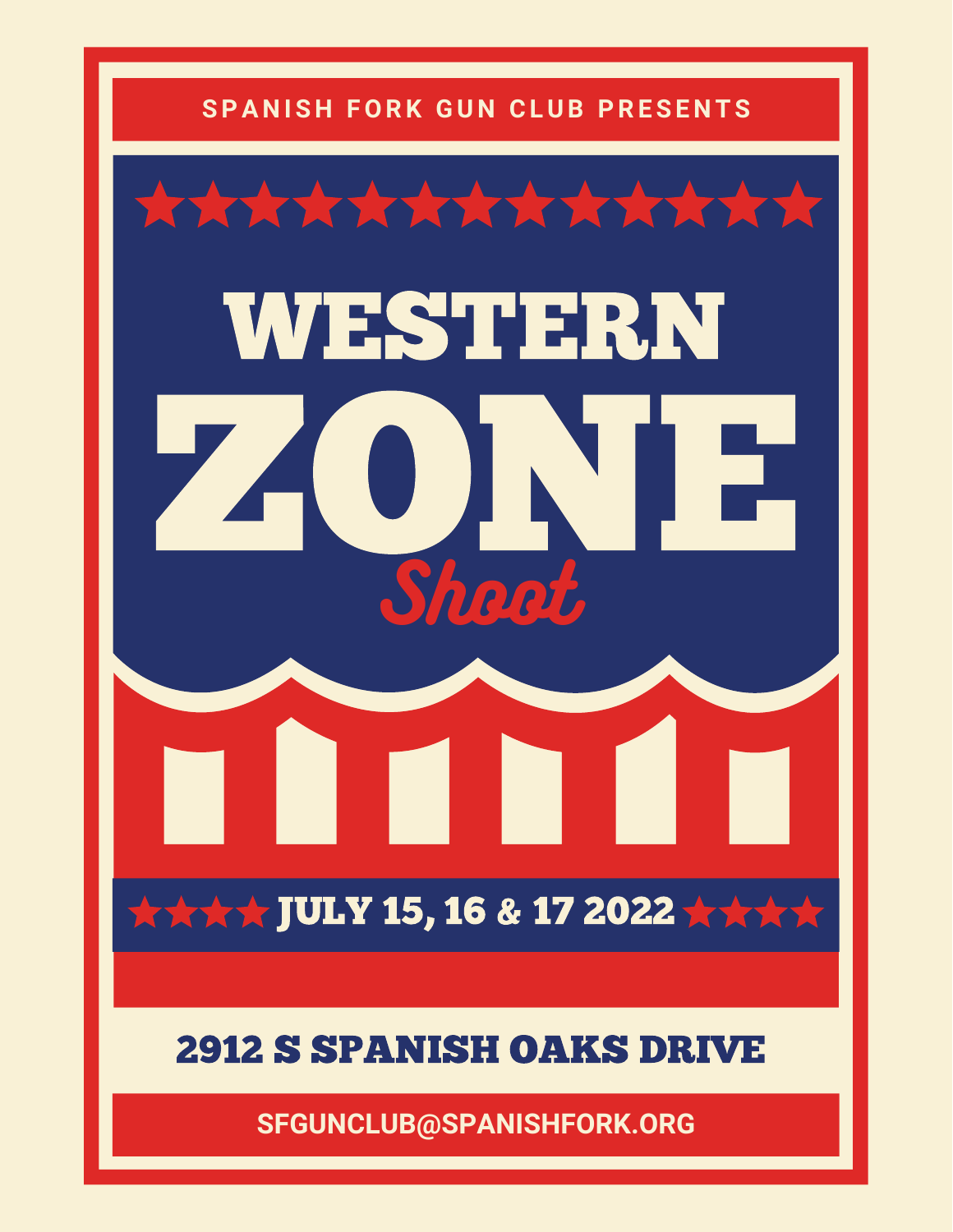## WESTERN ZONE TROPHIES

#### EVENT #1

100 SINGLES AAA, AA, A, B, C, D Lady 1, Lady 2, Sub Jr, Junior, Sub Vet, Veteran & Senior Vet.

#### EVENT #2

100 HANDICAP Champion, Runner Up, 3rd, 4th, 5th, Lady 1, Lady 2, Sub Jr, Junior, Sub Vet, Veteran & Senior Vet.

#### EVENT #3

100 DOUBLES AAA, AA, A, B, C, D Lady 1, Lady 2, Sub Jr, Junior, Sub Vet, Veteran & Senior Vet.

#### EVENT #4

200 SINGLES Champion, Runner Up AAA, AA, A, B, C, D Lady 1, Lady 2, Sub Jr, Junior, Sub Vet, Veteran & Senior Vet.

#### EVENT #5

100 DOUBLES AAA, AA, A, B, C, D Lady 1, Lady 2, Sub Jr, Junior, Sub Vet, Veteran & Senior Vet.

#### EVENT #6

100 HANDICAP Champion, Runner Up, 3rd, 4th, 5th, Lady 1, Lady 2, Sub Jr, Junior, Sub Vet, Veteran & Senior Vet.

### HIGH ALL-AROUND

EVENTS #4, #5 & #6 Champion, Runner Up Lady 1, Lady 2, Sub Jr, Junior, Sub Vet, Veteran, Senior Vet & Chair Shooter.

## HIGH OVERALL

ALL EVENTS Champion, Runner Up Lady 1, Lady 2, Sub Jr, Junior, Sub Vet, Veteran, Senior Vet & Chair Shooter.

#### PLEASE NOTE

Events #1 & #3 will be carried over should there be a tie. The Western Zone Committee will be mailing out ALL Western Zone trophies, they will not be on site. Please contact the Western Zone Committee with any questions.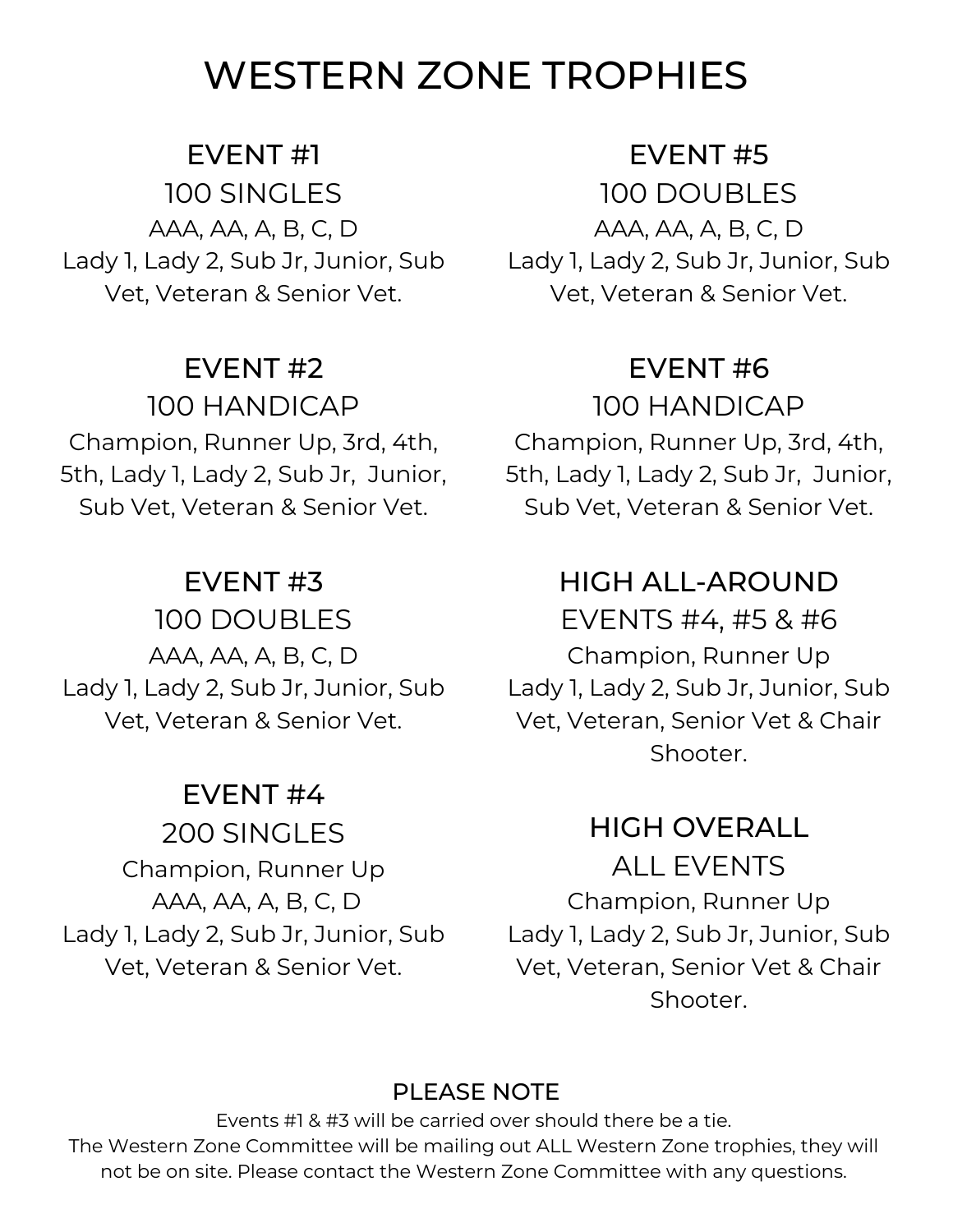# FRIDAY- JULY 15, 2022 10:00 AM

### EVENT #1 SINGLES 100 TARGETS

| (4 Classes, 2 pay outs per class, 60/40) |  |
|------------------------------------------|--|
|                                          |  |
|                                          |  |
|                                          |  |

## EVENT #2 HANDICAP 100 TARGETS

## EVENT #3 DOUBLES 100 TARGETS



### REGISTRATION CERTIFICATE

This is to certify that the Spanish Fork Gun Club is authorized to hold an ATA shoot on July 15, 16 & 17 2022.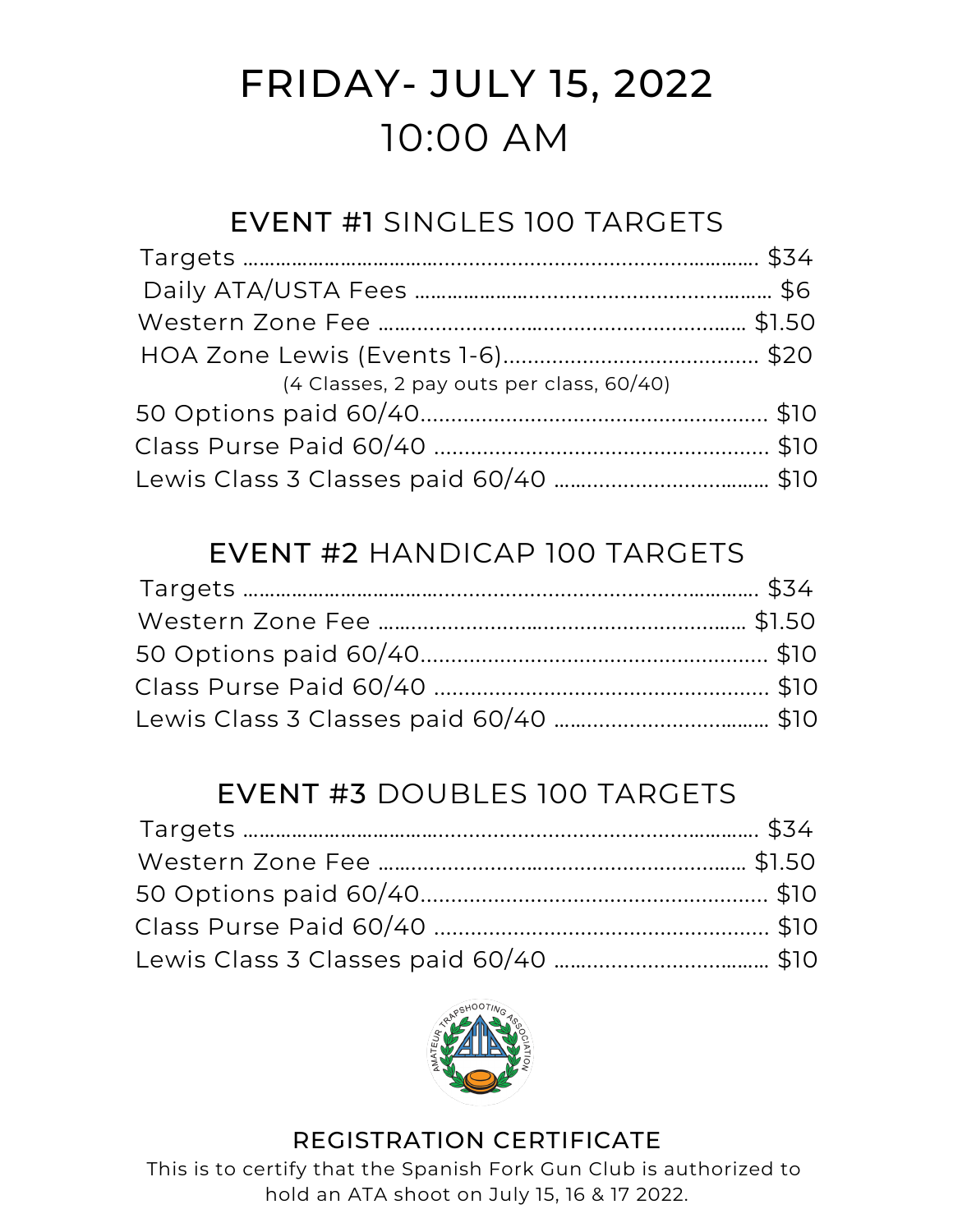# SATURDAY- JULY 16, 2022 10:00 AM

## EVENT #4 SINGLES CHAMP 200 TARGETS

| (4 Classes, 2 pay outs per class, 60/40) |  |
|------------------------------------------|--|
| Singles Championship Zone Lewis\$10      |  |
| (4 Classes, 2 pay outs per class, 60/40) |  |
|                                          |  |
|                                          |  |
|                                          |  |



## CLUB TROPHIES

EVENT #1 100 SINGLES AA, A, B, C, D

EVENT #2

100 HANDICAP Short, Mid, Long

#### EVENT #3

100 DOUBLES AA, A, B, C, D

EVENT #4 200 SINGLES CHAMP AA, A, B, C, D

EVENT #5 100 DOUBLES CHAMP AA, A, B, C, D

EVENT #6 100 HANDICAP CHAMP Short, Mid, Long

## SATURDAY NIGHT ANNIE OAKLEY

\$20 gets you a chance to win a GUN!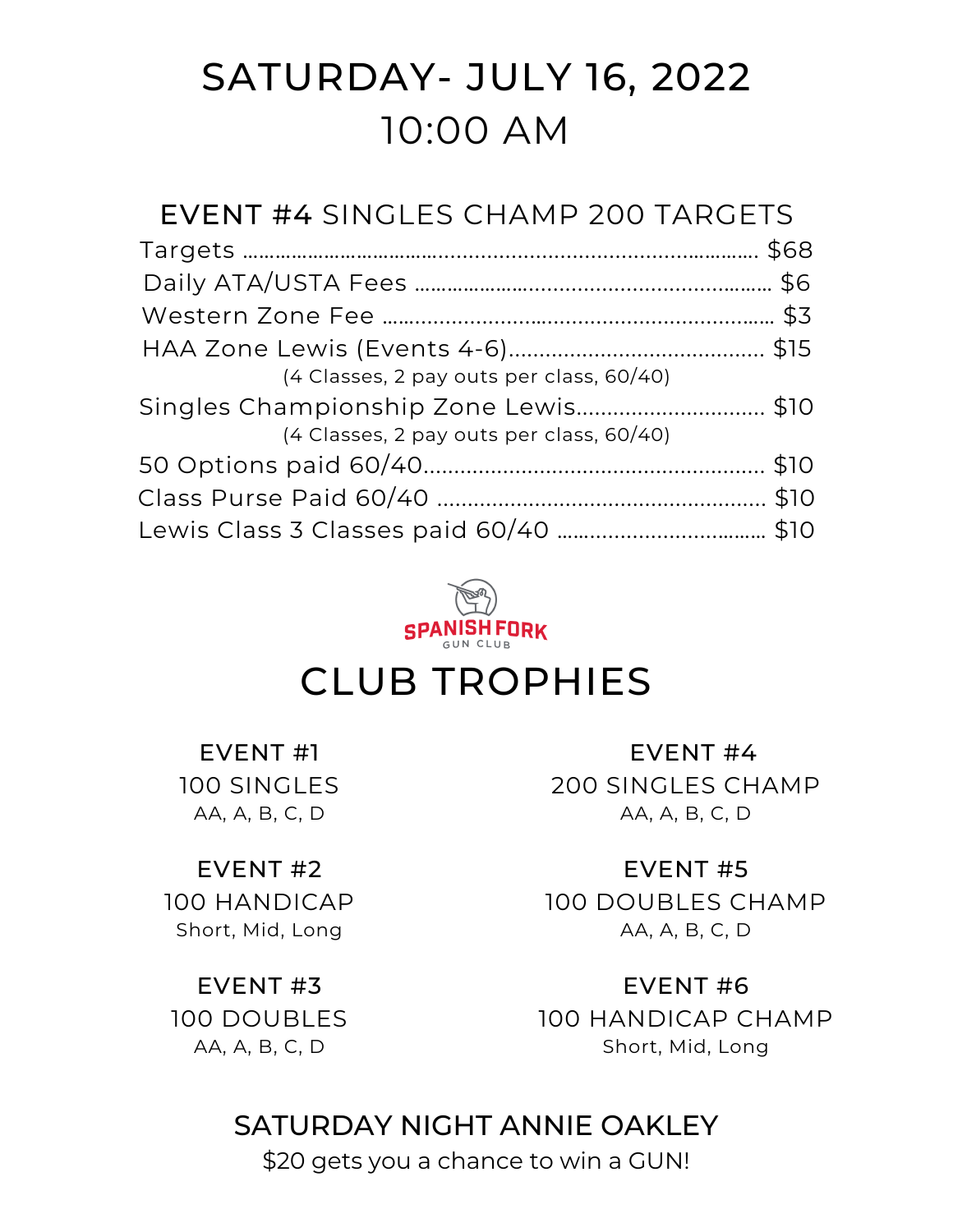# SUNDAY- JULY 17, 2022 10:00 AM

## EVENT #5 DOUBLES CHAMP 100 TARGETS

| Doubles Championship Zone Lewis \$10     |  |
|------------------------------------------|--|
| (4 Classes, 2 pay outs per class, 60/40) |  |
|                                          |  |
|                                          |  |
|                                          |  |

| EVENT #6 HANDICAP CHAMP 100 TARGETS      |  |
|------------------------------------------|--|
|                                          |  |
|                                          |  |
| Handicap Championship Zone Lewis \$10    |  |
| (4 Classes, 2 pay outs per class, 60/40) |  |
|                                          |  |
|                                          |  |
|                                          |  |

## AMMO SALES

Shells will be available for purchase, while supplies last. You are only allowed to purchase shells for the events you are shooting during the Zone Shoot.

### RV CAMPING SPOTS

Spanish Fork Gun Club has 70 RV spaces with both water and electrical hookups. \$30/per night. Call 801-804-4660 to make your reservation today!